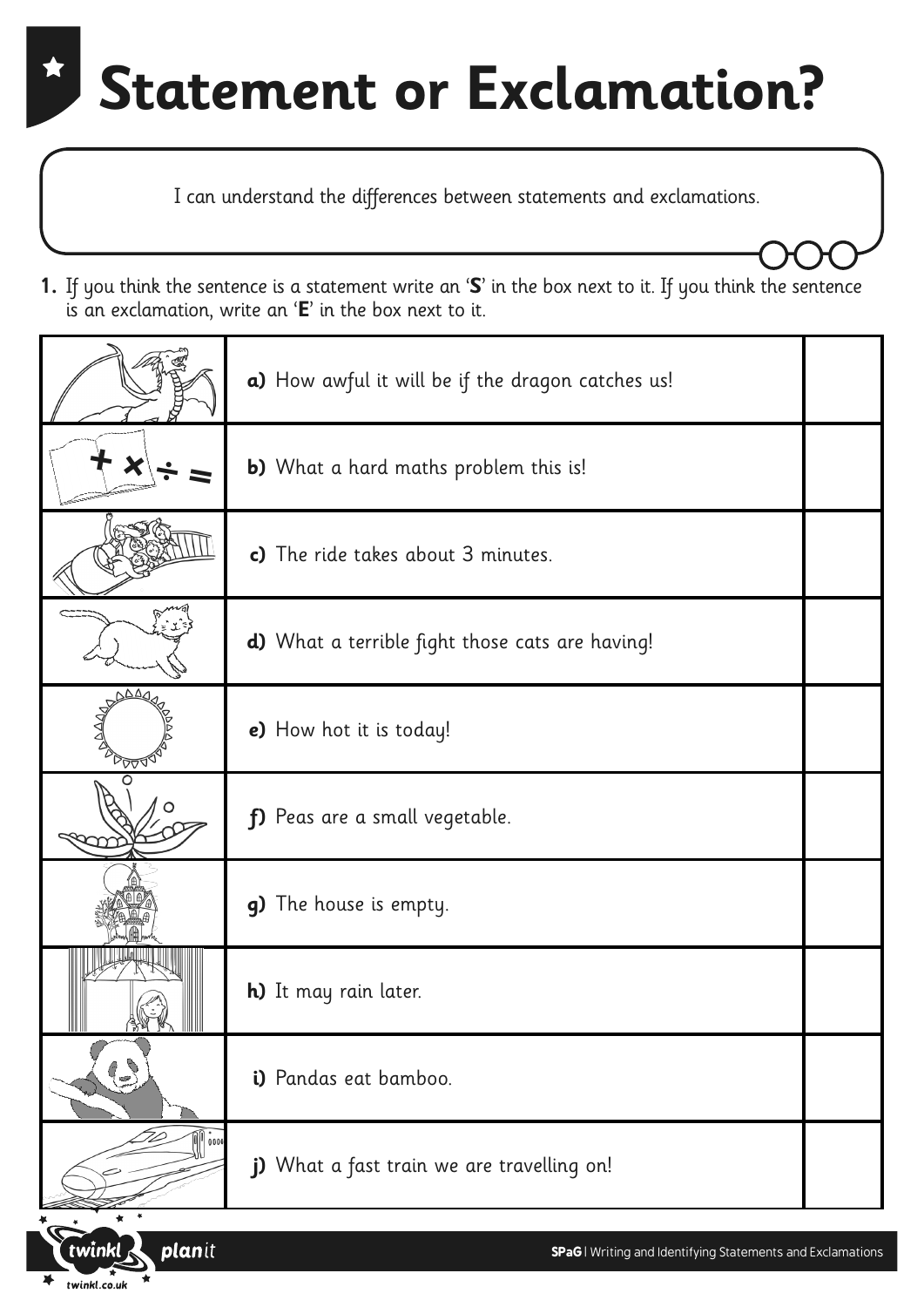I can understand the differences between statements and exclamations.

|              | a) Dragons are not real                                 |
|--------------|---------------------------------------------------------|
|              | <b>b)</b> How awful it will be if the dragon catches us |
|              | c) It's maths after break                               |
|              | <b>d)</b> What a hard maths problem this is             |
|              | e) How fast this ride is                                |
|              | The ride takes about 3 minutes<br>f)                    |
|              | g) The cat is hungry                                    |
|              | <b>h)</b> What a terrible fight those cats are having   |
| ΔΔα          | i) The Sun is yellow                                    |
| ∕⊽⊽∿         | j) How hot it is today                                  |
|              | k) How horrible these vegetables are                    |
|              | <b>I)</b> Peas are a small vegetable                    |
|              | <b>m)</b> How scary that house looks                    |
|              | <b>n)</b> The house is empty                            |
|              | o) What soaking wet clothes you have on                 |
|              | <b>p)</b> It may rain later                             |
| $\mathbb{C}$ | q) What a cute panda he is                              |
|              | r) Pandas eat bamboo                                    |
| 0000         | s) The train is on time                                 |
|              | t) What an amazing train we are travelling on           |

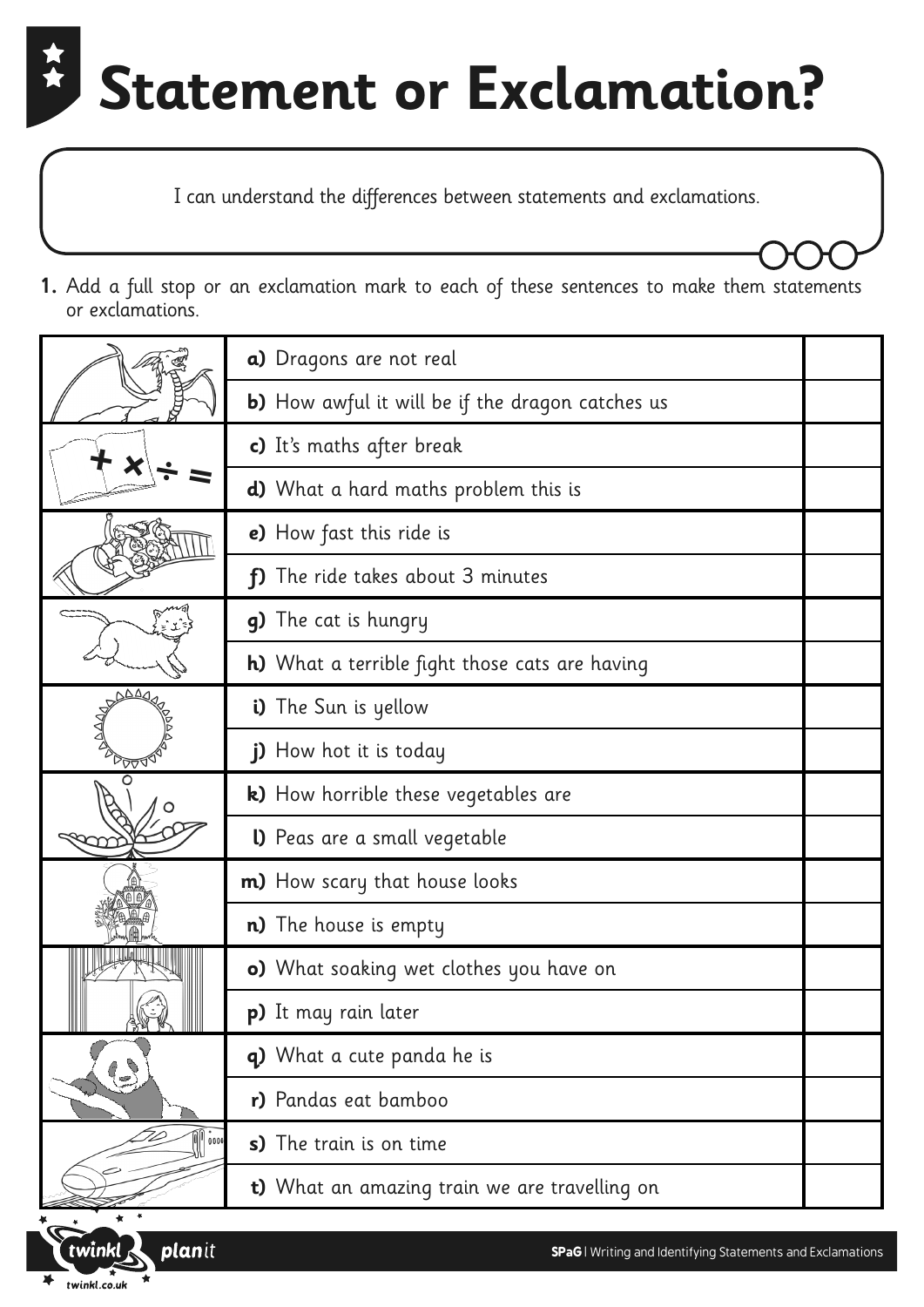I can understand the differences between statements and exclamations.

|                  | a) Dragons exist only in stories                         |  |
|------------------|----------------------------------------------------------|--|
|                  | b) How lucky we were to escape the dragon                |  |
|                  | c) After break we have our maths lesson                  |  |
|                  | d) What a hard maths problem this is                     |  |
|                  | e) How kind of Jayden to help me with my maths work      |  |
|                  | f) How incredibly fast and exciting this ride is         |  |
|                  | q) The ride takes about 3 minutes                        |  |
|                  | <b>h)</b> The cat is meowing because she is hungry       |  |
|                  | i) What a terrible fight those cats are having           |  |
|                  | j) The Sun is a medium sized star                        |  |
|                  | k) How hot it is today                                   |  |
|                  | <b>I)</b> How horrible these vegetables are              |  |
|                  | <b>m)</b> What lovely green peas we are eating           |  |
|                  | n) Peas are one of the smallest vegetables you can find  |  |
|                  | o) How frightened I was when something touched my arm    |  |
|                  | p) What a loud scream you have                           |  |
|                  | q) Some of the windows are broken and the house is empty |  |
|                  | r) What a shame that it rained all day                   |  |
|                  | s) How unfortunate that we had to cancel our trip        |  |
|                  | t) It may rain later                                     |  |
| $9 - 10$<br>0000 | <b>u)</b> What an adorable panda he is                   |  |
|                  | v) Pandas eat bamboo                                     |  |
|                  | w) They are black and white                              |  |
|                  | x) The train is on time                                  |  |
|                  | y) What an amazing train we are travelling on            |  |
|                  | z) How lucky we are to find a seat on this speedy train  |  |

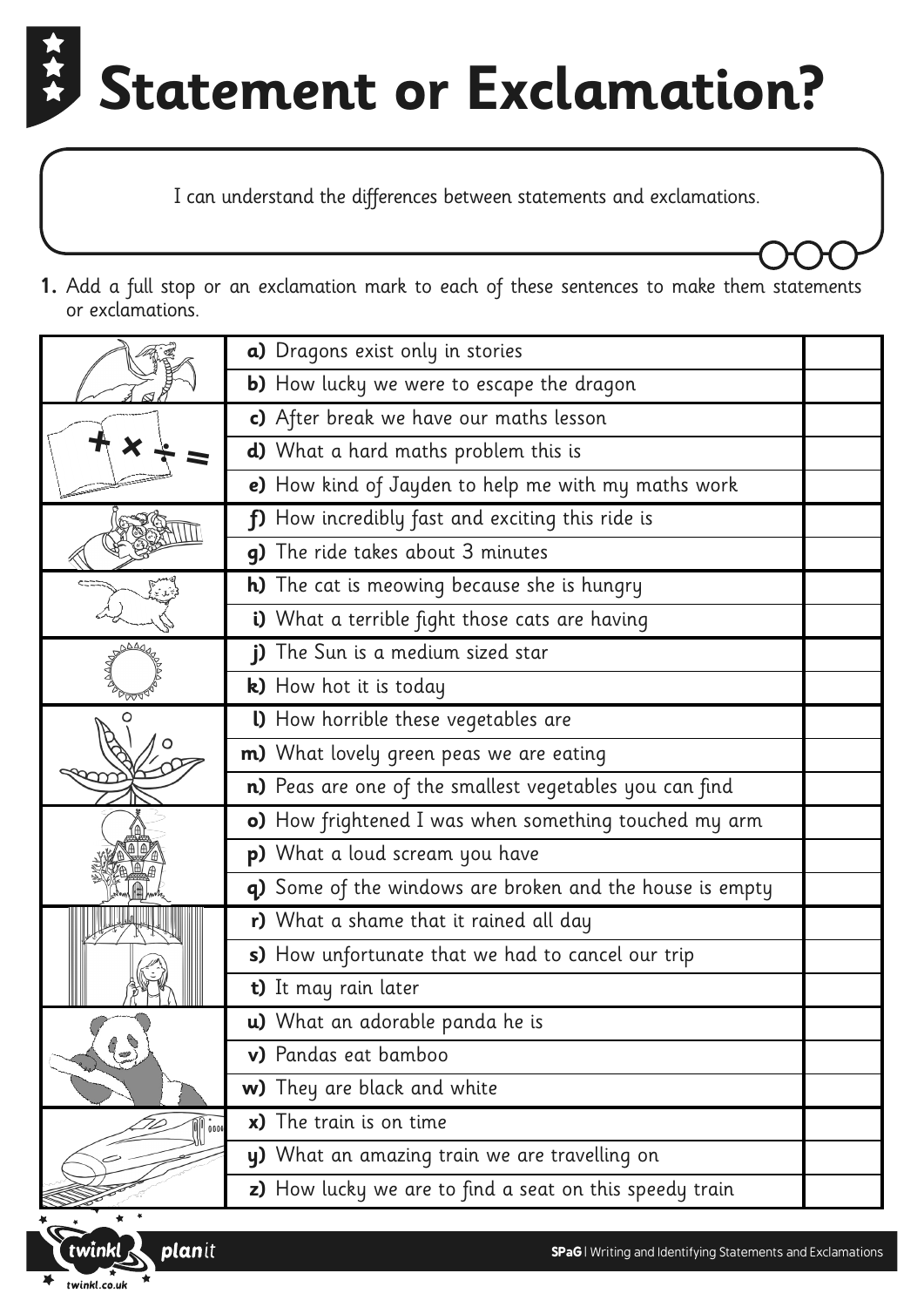**1.** If you think the sentence is a statement write an 'S' in the box next to it. If you think the sentence is an exclamation, write an 'E' in the box next to it.

| a) How awful it will be if the dragon catches us! |   |
|---------------------------------------------------|---|
| b) What a hard maths problem this is!             | E |
| c) The ride takes about 3 minutes.                |   |
| d) What a terrible fight those cats are having!   | E |
| e) How hot it is today!                           | E |
| f) Peas are a small vegetable.                    |   |
| g) The house is empty.                            |   |
| h) It may rain later.                             |   |
| i) Pandas eat bamboo.                             |   |
| j) What a fast train we are travelling on!        |   |
|                                                   |   |

| a) Dragons are not real                          |  |
|--------------------------------------------------|--|
| b) How awful it will be if the dragon catches us |  |
| c) It's maths after break                        |  |
| d) What a hard maths problem this is             |  |
| e) How fast this ride is                         |  |
| f) The ride takes about 3 minutes                |  |
| g) The cat is hungry                             |  |
| h) What a terrible fight those cats are having   |  |
| i) The Sun is yellow                             |  |
| j) How hot it is today                           |  |
| k) How horrible these vegetables are             |  |
| I) Peas are a small vegetable                    |  |
| m) How scary that house looks                    |  |
| n) The house is empty                            |  |
| o) What soaking wet clothes you have on          |  |
| p) It may rain later                             |  |
| q) What a cute panda he is                       |  |
| r) Pandas eat bamboo                             |  |
| s) The train is on time                          |  |
| t) What an amazing train we are travelling on    |  |